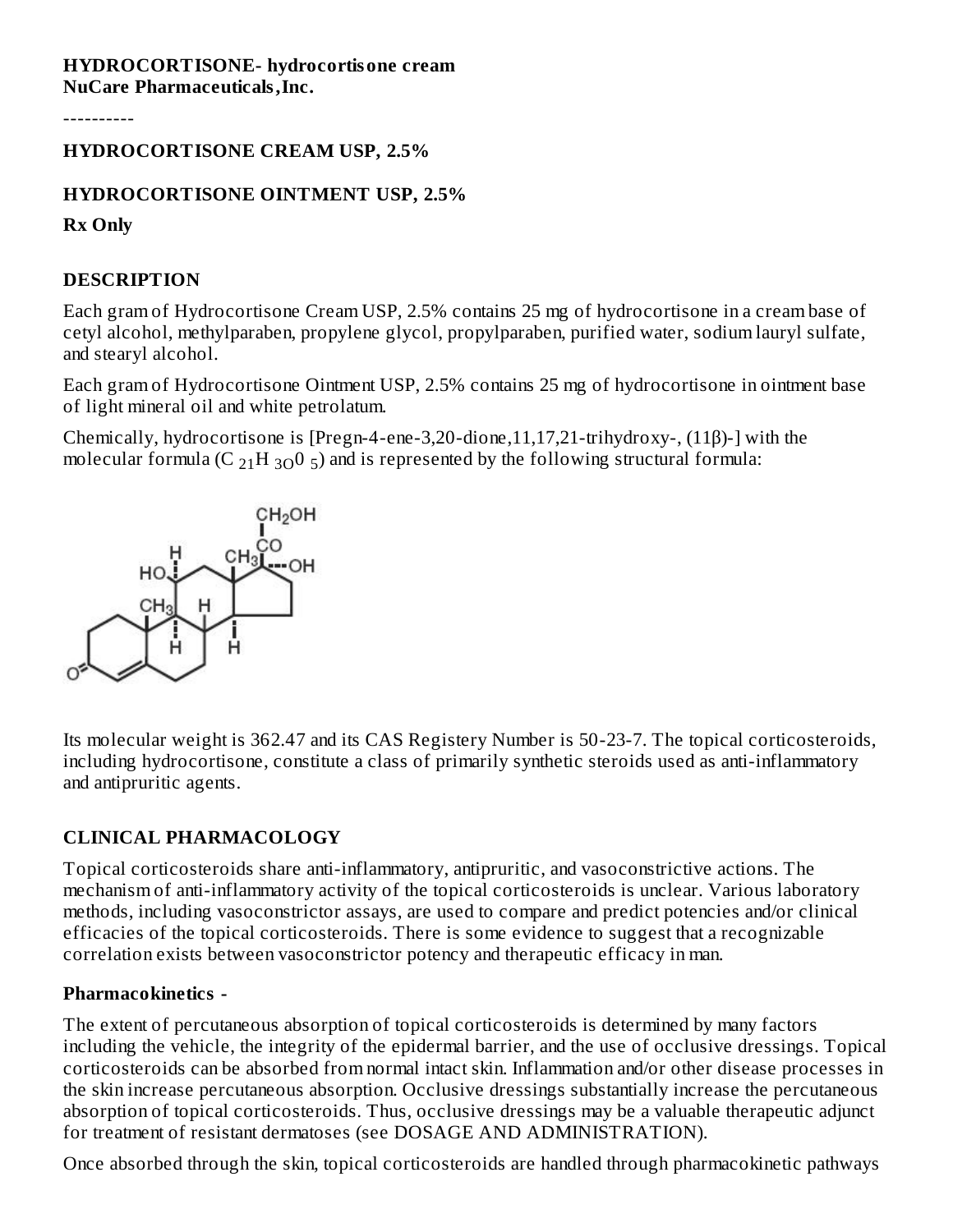similar to systematically administered corticosteroids. Corticosteroids are bound to plasma proteins in varying degrees. Corticosteroids are metabolized primarily in the liver and are then excreted by the kidneys. Some of the topical corticosteroids and their metabolites are also excreted into the bile.

# **INDICATIONS AND USAGE**

Topical corticosteroids are indicated for the relief of the inflammatory and pruritic manifestations of corticosteroid-responsive dermatosis.

# **CONTRAINDICATIONS**

Topical corticosteroids are contraindicated in those patients with a history of hypersensitivity to any of the components of the preparation.

# **PRECAUTIONS**

# **General -**

Systemic absorption of topical corticosteroids has produced reversible hypothalamic-pituitary-adrenal (HPA) axis suppression, manifestations of Cushing's syndrome, hyperglycemia, and glucosuria in some patients. Conditions which augment systemic absorption include the application of the more potent steroids, use over large surface areas, prolonged use, and the addition of occlusive dressings.

Therefore, patients receiving a large dose of a potent topical steroid applied to a large surface area or under an occlusive dressing should be evaluated periodically for evidence of HPA axis suppression by using the urinary free cortisol and ACTH stimulation tests. If HPA axis suppression is noted, an attempt should be made to withdraw the drug, to reduce the frequency of application, or to substitute a less potent steroid. Recovery of HPA axis function is generally prompt and complete upon discontinuation of the drug. Infrequently, signs and symptoms of steroid withdrawal may occur, requiring supplemental systemic corticosteroids.

Children may absorb proportionally larger amounts of topical corticosteroids and thus be more susceptible to systemic toxicity (see PRECAUTIONS - Pediatric Use). If irritation develops, topical corticosteroids should be discontinued and appropriate therapy instituted.

In the presence of dermatological infections, the use of an appropriate antifungal or antibacterial agent should be instituted. If a favorable response does not occur promptly, the corticosteroid should be discontinued until the infection has been adequately controlled.

## **Information for the Patient -**

Patients using topical corticosteroids should receive the following information and instructions:

1. This medication is to be used as directed by the physician. It is for external use only. Avoid contact with the eyes.

2. Patients should be advised not to use this medication for any disorder other than for which it was prescribed.

3. The treated skin area should not be bandaged or otherwise covered or wrapped as to be occlusive unless directed by the physician.

4. Patients should report any signs of local adverse reactions, especially under occlusive dressing.

5. Parents of pediatric patients should be advised not to use tight-fitting diapers or plastic pants on a child being treated in the diaper area, as these garments may constitute occlusive dressings.

## **Laboratory Tests**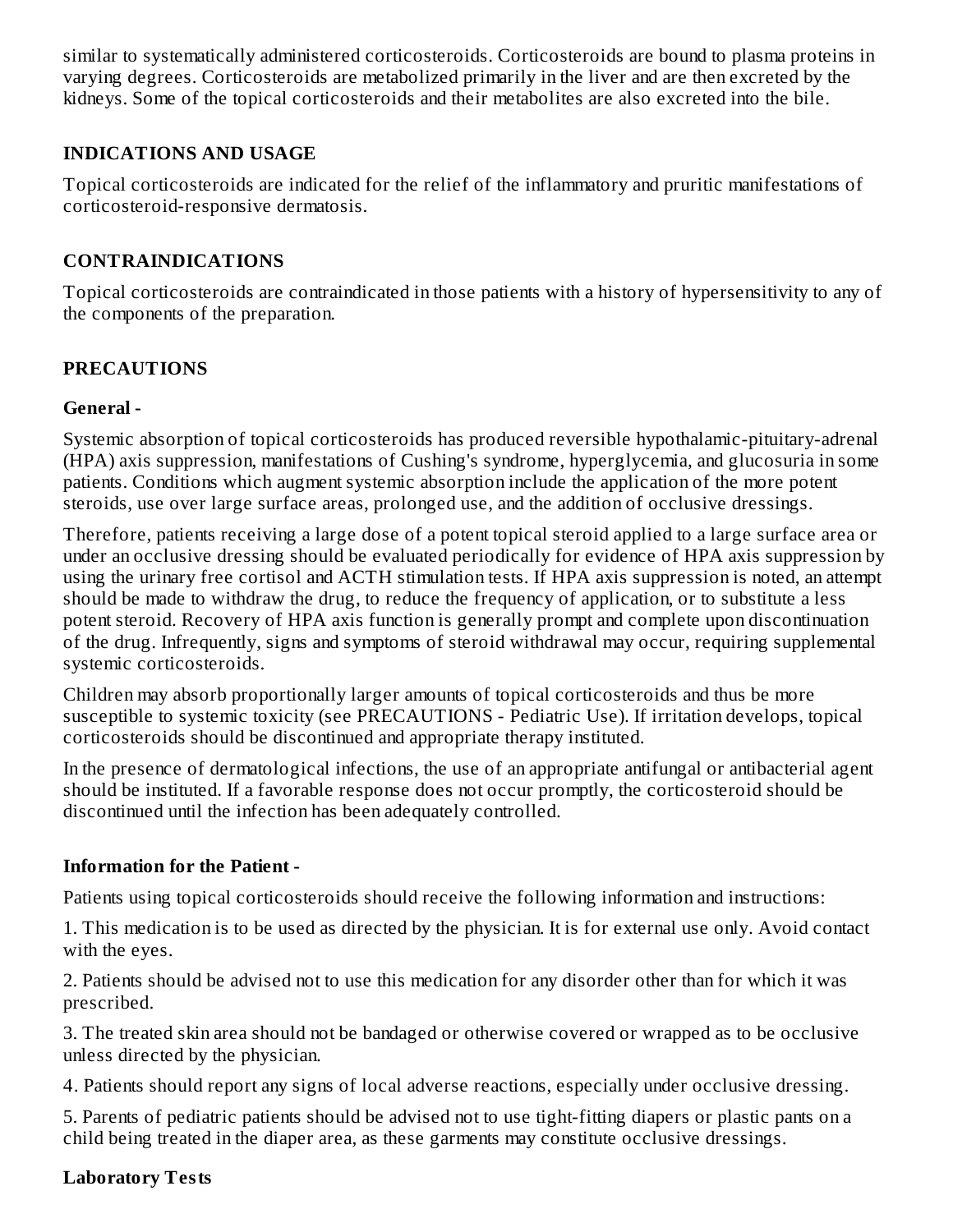The following tests may be helpful in evaluating the HPA axis suppression:

Urinary free cortisol test ACTH stimulation test

## **Carcinogenesis, Mutagenesis, Impairment of Fertility -**

Long-term animal studies have not been performed to evaluate the carcinogenic potential or the effect on fertility of topical corticosteroids.

Studies to determine mutagenicity with prednisolone and hydrocortisone have revealed negative results.

# **Pregnancy:**

# **Teratogenic Effects:**

# *Pregnancy category C -*

Corticosteroids are generally teratogenic in laboratory animals when administered systemically at relatively low dosage levels. The more potent corticosteroids have been shown to be teratogenic after dermal application in laboratory animals. There are no adequate and well-controlled studies in pregnant women on teratogenic effects from topically applied corticosteroids. Therefore, topical corticosteroids should be used during pregnancy only if the potential benefit justifies the potential risk to the fetus. Drugs of this class should not be used extensively on pregnant patients, in large amounts, or for prolonged periods of time.

# **Nursing Mothers -**

It is not known whether topical administration of corticosteroids could result in sufficient systemic absorption to produce detectable quantities in breast milk. Systemically administered corticosteroids are secreted into breast milk in quantities not likely to have a deleterious effect on the infant. Nevertheless, caution should be exercised when topical corticosteroids are administered to a nursing woman.

# **Pediatric Us e -**

Pediatric patients may demonstrate greater susceptibility to topical corticosteroid-induced HPA axis suppression and Cushing's syndrome than mature patients because of a larger skin surface area to body weight ratio.

Hypothalamic-pituitary-adrenal (HPA) axis suppression, Cushing's syndrome, and intracranial hypertension have been reported in pediatric patients receiving topical corticosteroids. Manifestations of adrenal suppression in pediatric patients include linear growth retardation, delayed weight gain, low plasma cortisol levels, and absence of response to ACTH stimulation. Manifestations of intracranial hypertension include bulging fontanelles, headaches, and bilateral papilledema.

Administration of topical corticosteroids to pediatric patients should be limited to the least amount compatible with an effective therapeutic regimen. Chronic corticosteroid therapy may interfere with the growth and development of pediatric patients.

# **ADVERSE REACTIONS**

The following local adverse reactions are reported infrequently with topical corticosteroids, but may occur more frequently with the use of occlusive dressings. These reactions are listed in an approximate decreasing order of occurrence: burning, itching, irritation, dryness, folliculitis, hypertrichosis, acneiform eruptions, hypopigmentation, perioral dermatitis, allergic contact dermatitis, maceration of the skin, secondary infection, skin atrophy, striae, and miliaria.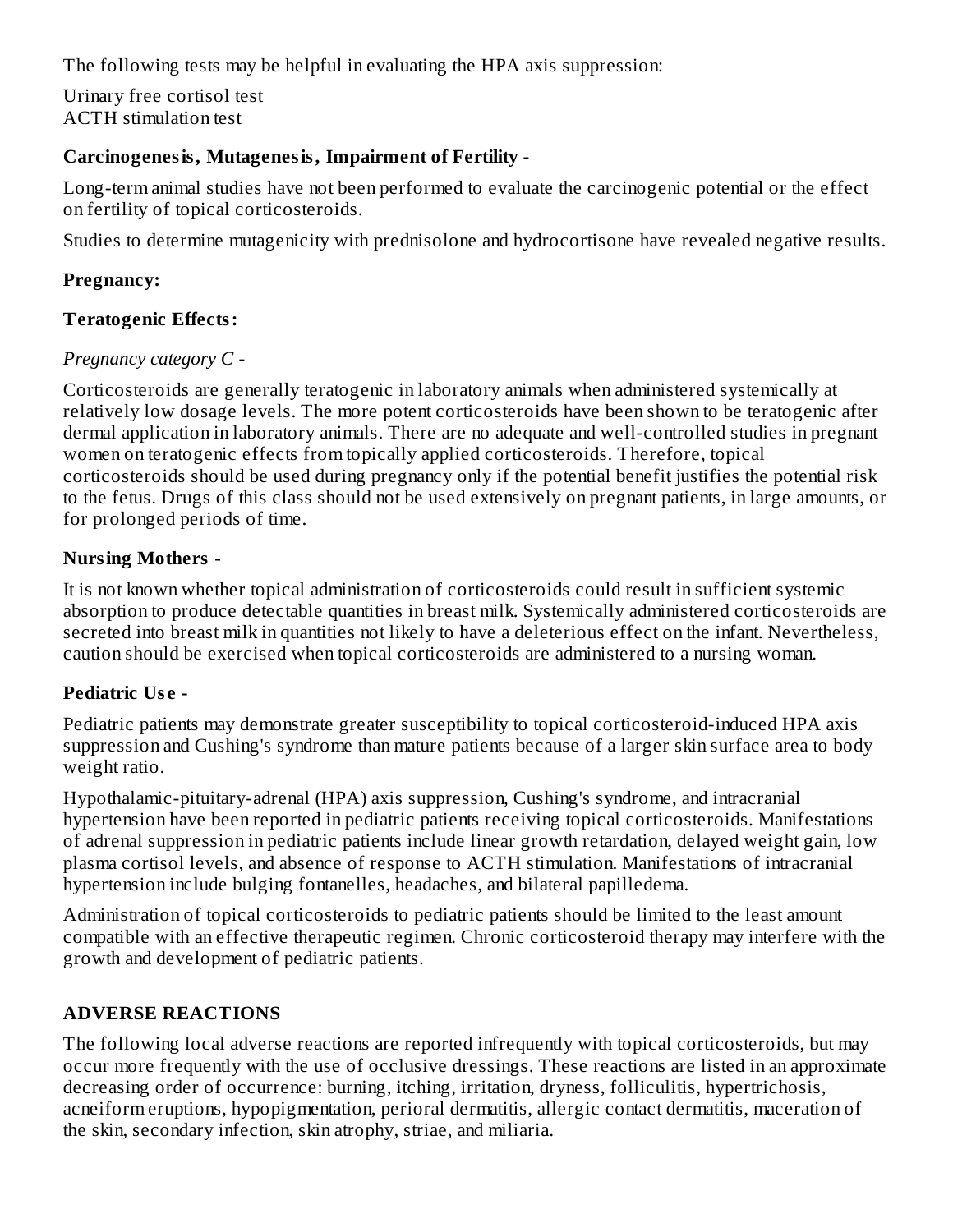## **OVERDOSAGE**

Topically applied corticosteroids can be absorbed in sufficient amounts to produce systemic effects (see PRECAUTIONS).

#### **DOSAGE AND ADMINISTRATION**

Topical corticosteroids are generally applied to the affected area as a thin film from two to four times daily depending on the severity of the condition. Occlusive dressings may be used for the management of psoriasis or recalcitrant conditions. If an infection develops, the use of occlusive dressings should be discontinued and appropriate antimicrobial therapy instituted.

#### **HOW SUPPLIED**

Hydrocortisone Cream USP, 2.5% is available as follows: NDC 66267-967-01 Box of 30g

#### **STORAGE**

Store at 20-25°C (68-77°F) [see USP Controlled Room Temperature].

Keep out of the reach of children.

Manufactured By Perrigo

Bronx, NY 10457

Distributed By Perrigo

Allegan, MI 49010 · www.perrigo.com

Rev. 08-15

:1F300 RC JX1

## **Principal Display Panel - Hydrocortisone Cream**



**HYDROCORTISONE**